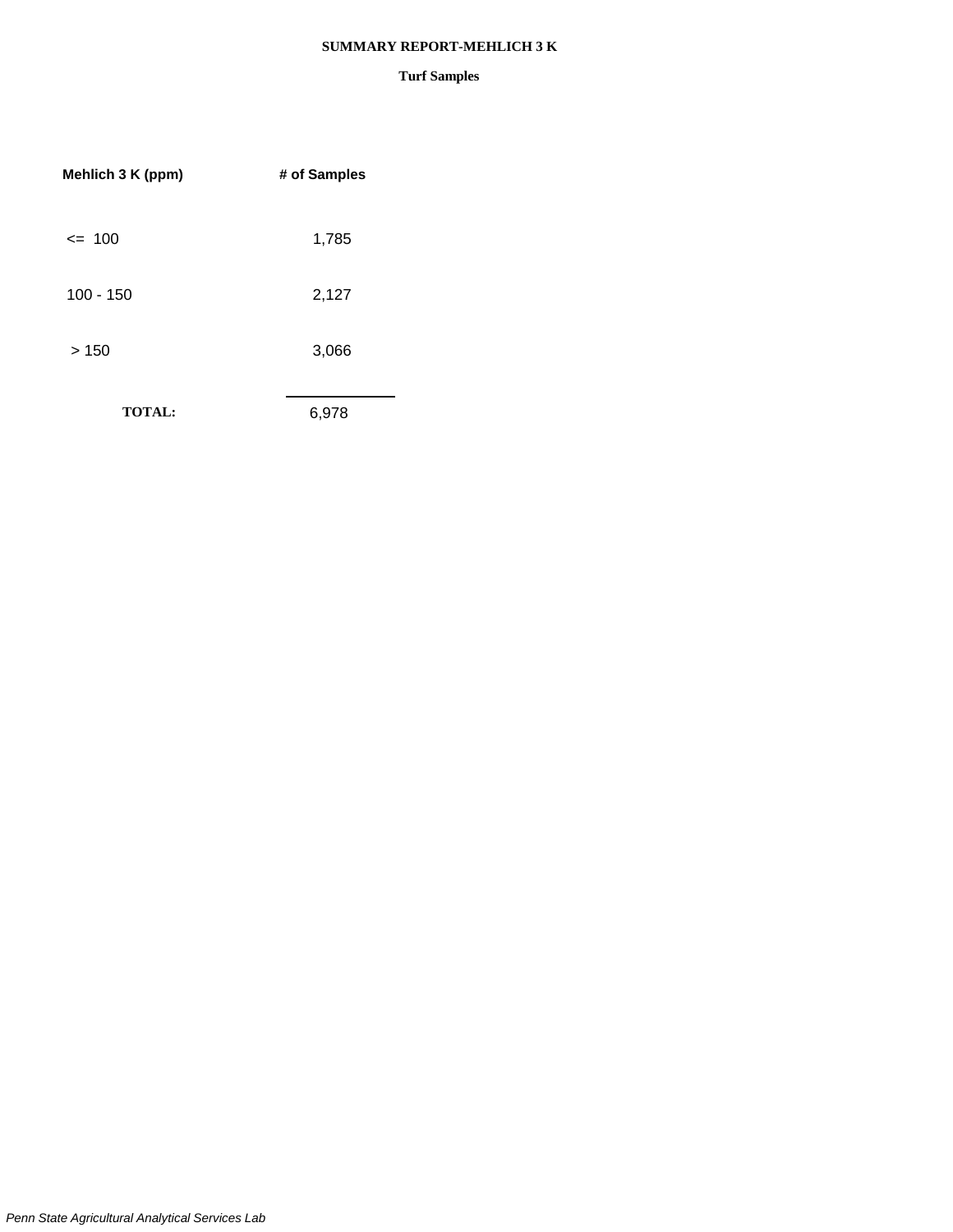| County           | <b>Total Samples</b> |                | Mehlich 3 K<br>(ppm) | # of Samples   |
|------------------|----------------------|----------------|----------------------|----------------|
| <b>ADAMS</b>     | 65                   |                |                      |                |
|                  |                      |                | $1 \le 100$          | 14             |
|                  |                      | $2^{\circ}$    | $100 - 150$          | 17             |
|                  |                      |                | 3 > 150              | 34             |
| <b>ALLEGHENY</b> | 352                  |                |                      |                |
|                  |                      |                | $1 \le 100$          | 100            |
|                  |                      | 2 <sup>7</sup> | $100 - 150$          | 105            |
|                  |                      | 3              | > 150                | 147            |
| <b>ARMSTRONG</b> | 81                   |                |                      |                |
|                  |                      |                | $1 \le 100$          | 8              |
|                  |                      | $2^{\circ}$    | $100 - 150$          | 23             |
|                  |                      |                | 3 > 150              | 50             |
| <b>BEAVER</b>    | 51                   |                |                      |                |
|                  |                      |                | $1 \le 100$          | 11             |
|                  |                      | 2 <sup>7</sup> | $100 - 150$          | 15             |
|                  |                      | 3              | >150                 | 25             |
| <b>BEDFORD</b>   | 17                   |                |                      |                |
|                  |                      |                | $1 \le 100$          | $\overline{2}$ |
|                  |                      | $\mathbf{2}$   | $100 - 150$          | 5              |
|                  |                      | 3              | > 150                | 10             |
| <b>BERKS</b>     | 288                  |                |                      |                |
|                  |                      |                | $1 \le 100$          | 56             |
|                  |                      | $\overline{2}$ | $100 - 150$          | 101            |
|                  |                      | 3              | > 150                | 131            |
| <b>BLAIR</b>     | 119                  |                |                      |                |
|                  |                      |                | $1 \le 100$          | 28             |
|                  |                      |                | 2 100 - 150          | 38             |
|                  |                      | 3              | > 150                | 53             |
| <b>BRADFORD</b>  | 8                    |                |                      |                |
|                  |                      |                | $1 \le 100$          | 3              |
|                  |                      | $2^{\circ}$    | $100 - 150$          | 3              |
|                  |                      |                | 3 > 150              | $\overline{c}$ |
| <b>BUCKS</b>     | 352                  |                |                      |                |
|                  |                      |                | $1 \le 100$          | 134            |
|                  |                      |                | 2 100 - 150          | 106            |
|                  |                      | 3              | > 150                | 112            |
| <b>BUTLER</b>    | 71                   |                |                      |                |
|                  |                      |                | $1 \le 100$          | 20             |
|                  |                      |                | 2 100 - 150          | 25             |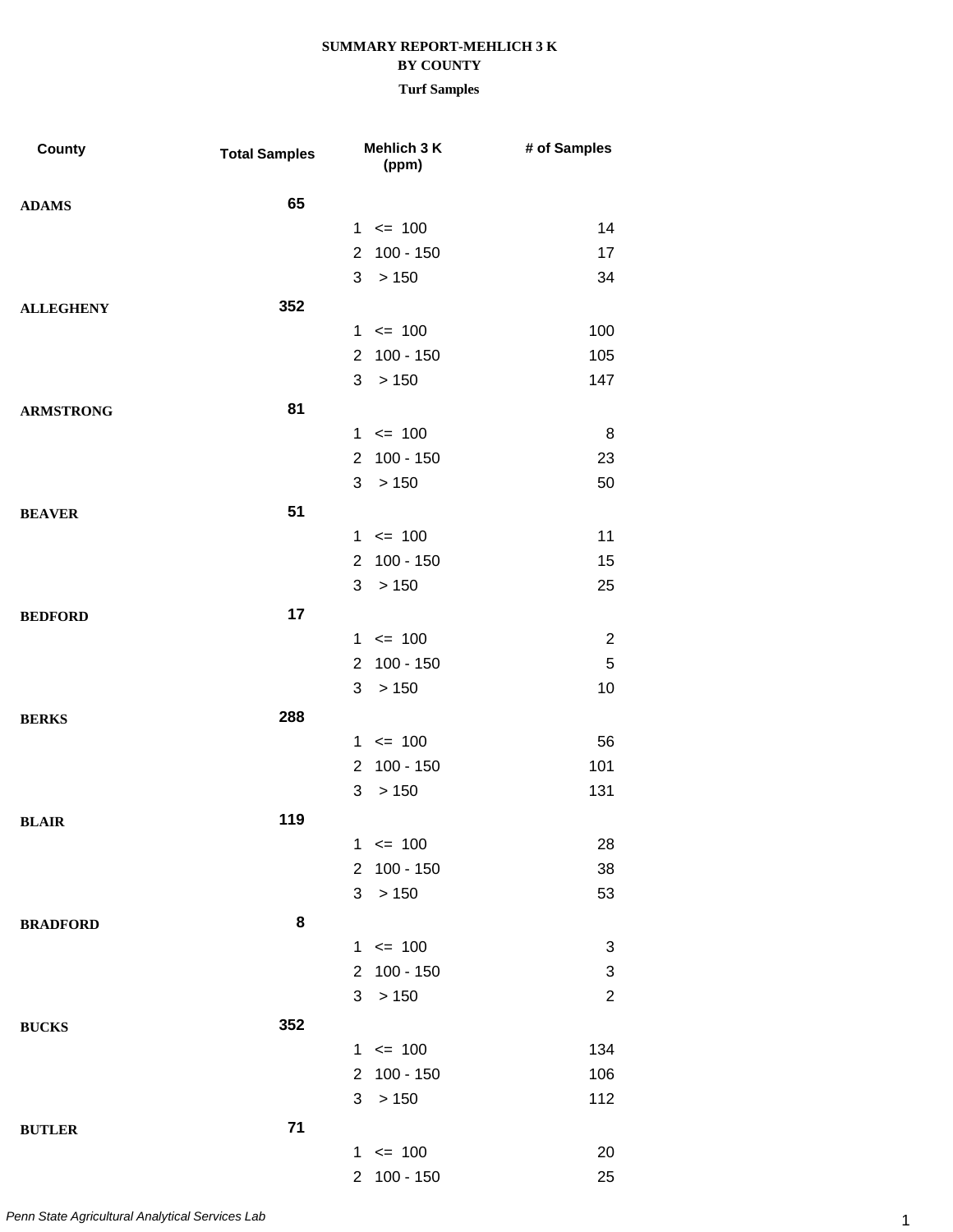| <b>County</b>     | <b>Total Samples</b> | Mehlich 3 K<br>(ppm)                | # of Samples            |
|-------------------|----------------------|-------------------------------------|-------------------------|
|                   |                      | >150<br>3                           | 26                      |
| <b>CAMBRIA</b>    | 44                   |                                     |                         |
|                   |                      | $1 \le 100$                         | 16                      |
|                   |                      | 2 100 - 150                         | 9                       |
|                   |                      | 3<br>>150                           | 19                      |
| <b>CAMERON</b>    | $\mathbf{2}$         |                                     |                         |
|                   |                      | $1 \le 100$                         | 1                       |
|                   |                      | 2 100 - 150                         | 1                       |
| <b>CARBON</b>     | 34                   |                                     |                         |
|                   |                      | $1 \le 100$                         | 22                      |
|                   |                      | $100 - 150$<br>$\overline{2}$       | 10                      |
|                   |                      | 3<br>> 150                          | $\overline{2}$          |
| <b>CENTRE</b>     | 229                  |                                     |                         |
|                   |                      | $1 \le 100$                         | 110                     |
|                   |                      | 2 100 - 150                         | 43                      |
|                   |                      | 3<br>>150                           | 76                      |
| <b>CHESTER</b>    | 301                  |                                     |                         |
|                   |                      | $1 \le 100$                         | 48                      |
|                   |                      | $100 - 150$<br>$\overline{2}$       | 83                      |
|                   |                      | 3<br>>150                           | 170                     |
| <b>CLARION</b>    | 13                   |                                     |                         |
|                   |                      | $1 \le 100$                         | $\overline{5}$          |
|                   |                      | $100 - 150$<br>$\overline{2}$       | 4                       |
|                   |                      | 3<br>> 150                          | $\overline{\mathbf{4}}$ |
| <b>CLEARFIELD</b> | 99                   |                                     |                         |
|                   |                      | $1 \le 100$                         | 45                      |
|                   |                      | 2 100 - 150                         | 37                      |
|                   |                      | 3<br>>150                           | 17                      |
| <b>CLINTON</b>    | 5                    |                                     |                         |
|                   |                      | $1 \le 100$                         | $\overline{2}$          |
|                   |                      | $100 - 150$<br>$\mathbf{2}^{\circ}$ | $\overline{c}$          |
|                   |                      | 3<br>>150                           | $\mathbf 1$             |
| <b>COLUMBIA</b>   | 33                   |                                     |                         |
|                   |                      | $1 \le 100$                         | 11                      |
|                   |                      | 2 100 - 150                         | 13                      |
|                   |                      | 3<br>>150                           | $\boldsymbol{9}$        |
| <b>CRAWFORD</b>   | 31                   |                                     |                         |
|                   |                      | $1 \le 100$                         | 17                      |
|                   |                      | 2 100 - 150                         | 11                      |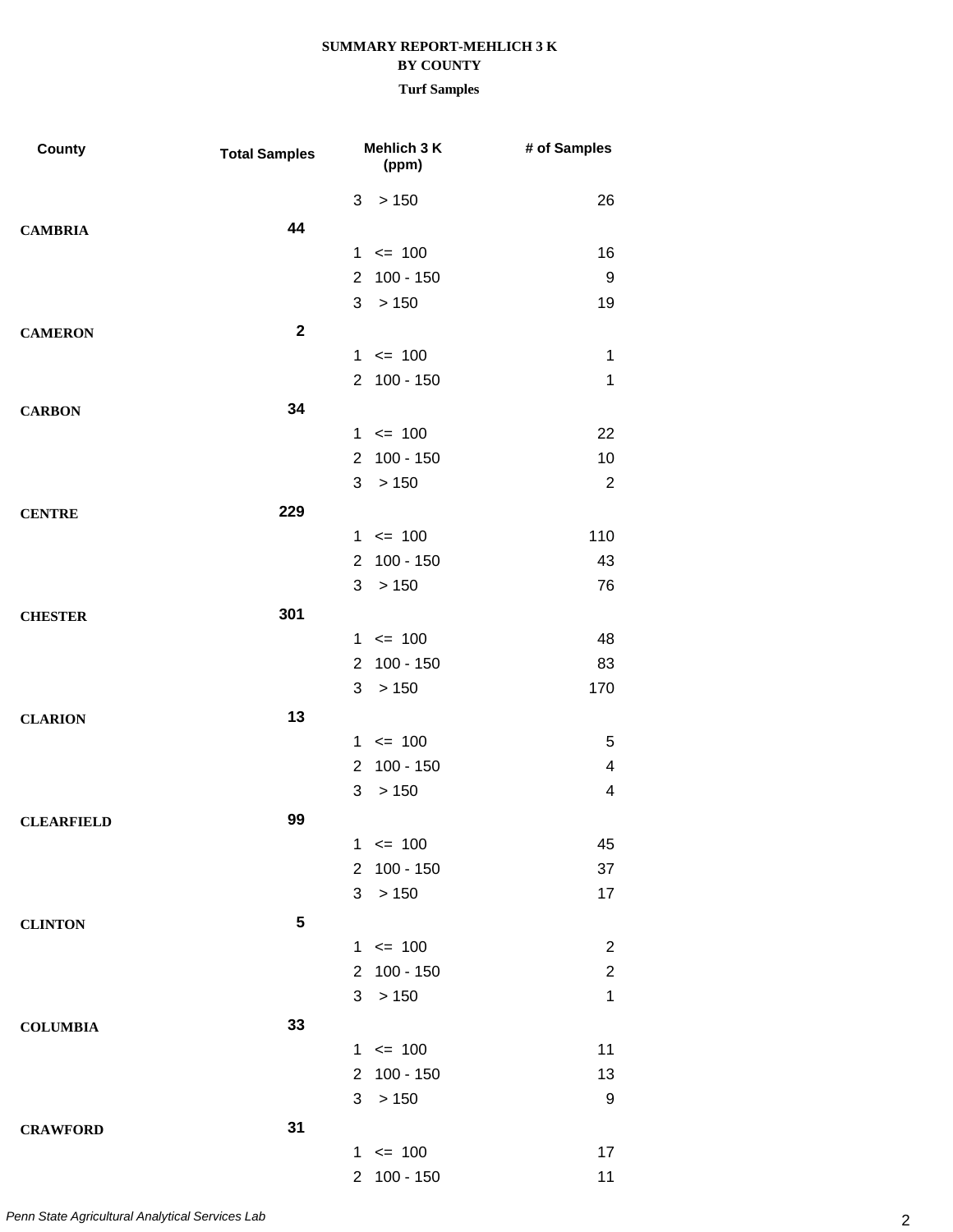|  | <b>Turf Sample</b> |
|--|--------------------|
|--|--------------------|

| <b>County</b>     | <b>Total Samples</b> |                | Mehlich 3 K<br>(ppm) | # of Samples            |
|-------------------|----------------------|----------------|----------------------|-------------------------|
|                   |                      | 3              | > 150                | 3                       |
| <b>CUMBERLAND</b> | 280                  |                |                      |                         |
|                   |                      | 1              | $\leq$ 100           | 38                      |
|                   |                      | $\overline{2}$ | 100 - 150            | 75                      |
|                   |                      | 3              | > 150                | 167                     |
| <b>DAUPHIN</b>    | 294                  |                |                      |                         |
|                   |                      |                | $1 \le 100$          | 41                      |
|                   |                      | $\overline{2}$ | $100 - 150$          | 68                      |
|                   |                      | 3              | >150                 | 185                     |
| <b>DELAWARE</b>   | 346                  |                |                      |                         |
|                   |                      |                | $1 \le 100$          | 71                      |
|                   |                      | $\overline{2}$ | 100 - 150            | 95                      |
|                   |                      | 3              | > 150                | 180                     |
| <b>ELK</b>        | 28                   |                |                      |                         |
|                   |                      |                | $1 \le 100$          | 20                      |
|                   |                      | $\overline{2}$ | $100 - 150$          | 5                       |
|                   |                      | 3              | >150                 | 3                       |
| <b>ERIE</b>       | 88                   |                |                      |                         |
|                   |                      |                | $1 \le 100$          | 38                      |
|                   |                      | $\overline{2}$ | 100 - 150            | 35                      |
|                   |                      | 3              | > 150                | 15                      |
| <b>FAYETTE</b>    | 52                   |                |                      |                         |
|                   |                      |                | $1 \le 100$          | 22                      |
|                   |                      | $\overline{2}$ | $100 - 150$          | 19                      |
|                   |                      | 3              | > 150                | 11                      |
| <b>FOREST</b>     | 1                    |                |                      |                         |
|                   |                      |                | $1 \le 100$          | $\mathbf{1}$            |
| <b>FRANKLIN</b>   | 284                  |                |                      |                         |
|                   |                      |                | $1 \le 100$          | 27                      |
|                   |                      | $\overline{2}$ | $100 - 150$          | 67                      |
|                   |                      | 3              | > 150                | 190                     |
| <b>FULTON</b>     | 18                   |                |                      |                         |
|                   |                      |                | $1 \le 100$          | 8                       |
|                   |                      | $\overline{2}$ | 100 - 150            | $\overline{\mathbf{4}}$ |
|                   |                      | 3              | > 150                | 6                       |
| <b>GREENE</b>     | 5                    |                |                      |                         |
|                   |                      |                | $1 \le 100$          | 3                       |
|                   |                      | $\overline{2}$ | 100 - 150            | 1                       |
|                   |                      | 3              | > 150                | $\mathbf 1$             |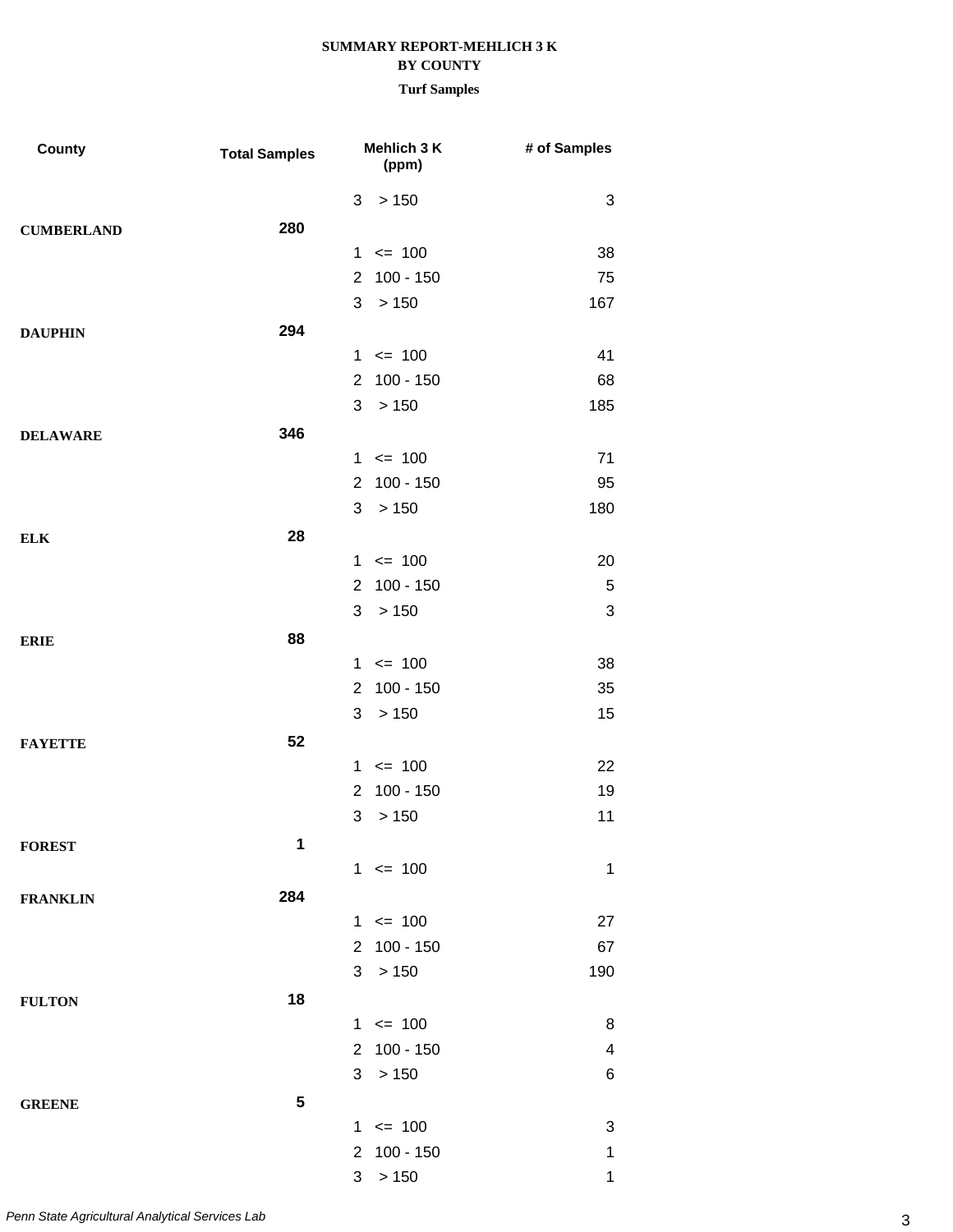| County            | <b>Total Samples</b> |                      | Mehlich 3 K<br>(ppm) | # of Samples   |
|-------------------|----------------------|----------------------|----------------------|----------------|
| <b>HUNTINGDON</b> | 17                   |                      |                      |                |
|                   |                      |                      | $1 \le 100$          | 6              |
|                   |                      | $\mathbf{2}$         | $100 - 150$          | 5              |
|                   |                      | 3                    | > 150                | $\,6$          |
| <b>INDIANA</b>    | 50                   |                      |                      |                |
|                   |                      |                      | $1 \le 100$          | 16             |
|                   |                      |                      | 2 100 - 150          | 13             |
|                   |                      | 3                    | >150                 | 21             |
| <b>JEFFERSON</b>  | 10                   |                      |                      |                |
|                   |                      |                      | $1 \le 100$          | 6              |
|                   |                      | $\mathbf{2}$         | $100 - 150$          | 3              |
|                   |                      | 3                    | > 150                | $\mathbf{1}$   |
| <b>JUNIATA</b>    | 15                   |                      |                      |                |
|                   |                      |                      | $1 \le 100$          | $\mathbf 1$    |
|                   |                      |                      | 2 100 - 150          | 3              |
|                   |                      | 3                    | >150                 | 11             |
| <b>LACKAWANNA</b> | 97                   |                      |                      |                |
|                   |                      |                      | $1 \le 100$          | 65             |
|                   |                      | $\mathbf{2}^{\circ}$ | $100 - 150$          | 24             |
|                   |                      | 3                    | >150                 | 8              |
| <b>LANCASTER</b>  | 902                  |                      |                      |                |
|                   |                      |                      | $1 \le 100$          | 176            |
|                   |                      | 2                    | 100 - 150            | 284            |
|                   |                      | 3                    | > 150                | 442            |
| <b>LAWRENCE</b>   | 12                   |                      |                      |                |
|                   |                      |                      | $1 \le 100$          | $\overline{c}$ |
|                   |                      |                      | 2 100 - 150          | 5              |
|                   |                      | 3                    | >150                 | $\sqrt{5}$     |
| <b>LEBANON</b>    | 121                  |                      |                      |                |
|                   |                      |                      | $1 \le 100$          | 19             |
|                   |                      |                      | 2 100 - 150          | 33             |
|                   |                      |                      | 3 > 150              | 69             |
| <b>LEHIGH</b>     | 221                  |                      |                      |                |
|                   |                      |                      | $1 \le 100$          | 43             |
|                   |                      |                      | 2 100 - 150          | 66             |
|                   |                      | 3                    | >150                 | 112            |
| <b>LUZERNE</b>    | 150                  |                      |                      |                |
|                   |                      |                      | $1 \le 100$          | 76             |
|                   |                      |                      | 2 100 - 150          | 44             |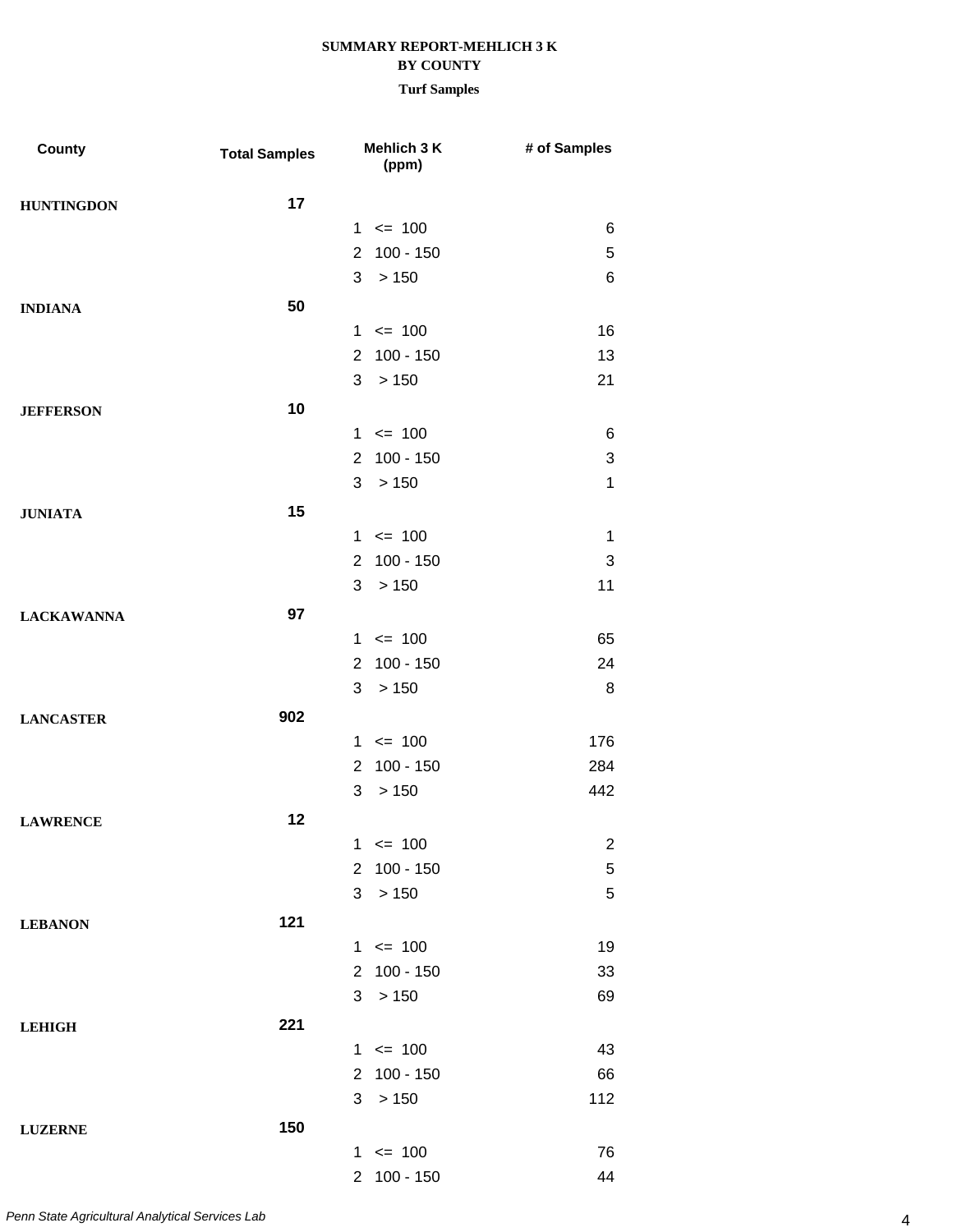| County                | <b>Total Samples</b> | Mehlich 3 K<br>(ppm)          | # of Samples   |
|-----------------------|----------------------|-------------------------------|----------------|
|                       |                      | > 150<br>3                    | 30             |
| <b>LYCOMING</b>       | 35                   |                               |                |
|                       |                      | $1 \le 100$                   | 14             |
|                       |                      | $100 - 150$<br>$\overline{2}$ | 8              |
|                       |                      | 3<br>> 150                    | 13             |
| <b>MCKEAN</b>         | $\bf 6$              |                               |                |
|                       |                      | $1 \le 100$                   | 3              |
|                       |                      | $\overline{2}$<br>$100 - 150$ | $\overline{2}$ |
|                       |                      | >150<br>3                     | 1              |
| <b>MERCER</b>         | 45                   |                               |                |
|                       |                      | $1 \le 100$                   | 28             |
|                       |                      | $100 - 150$<br>$\overline{2}$ | 11             |
|                       |                      | 3<br>> 150                    | 6              |
| <b>MIFFLIN</b>        | 19                   |                               |                |
|                       |                      | $1 \le 100$                   | $\overline{2}$ |
|                       |                      | $\overline{2}$<br>$100 - 150$ | 3              |
|                       |                      | > 150<br>3                    | 14             |
| <b>MONROE</b>         | 38                   |                               |                |
|                       |                      | $1 \le 100$                   | 16             |
|                       |                      | $100 - 150$<br>$\overline{2}$ | 13             |
|                       |                      | 3<br>> 150                    | 9              |
| <b>MONTGOMERY</b>     | 691                  |                               |                |
|                       |                      | $1 \le 100$                   | 172            |
|                       |                      | $\overline{2}$<br>$100 - 150$ | 274            |
|                       |                      | > 150<br>3                    | 245            |
| <b>MONTOUR</b>        | 19                   |                               |                |
|                       |                      | $1 \le 100$                   | 3              |
|                       |                      | $2^{\circ}$<br>100 - 150      | 5              |
|                       |                      | >150<br>3                     | 11             |
| <b>NORTHAMPTON</b>    | 122                  |                               |                |
|                       |                      | $1 \le 100$                   | 23             |
|                       |                      | 2 100 - 150                   | 38             |
|                       |                      | 3<br>>150                     | 61             |
| <b>NORTHUMBERLAND</b> | 60                   |                               |                |
|                       |                      | $1 \le 100$                   | 11             |
|                       |                      | 2 100 - 150                   | 21             |
|                       |                      | >150<br>3                     | 28             |
| <b>PERRY</b>          | 19                   |                               |                |
|                       |                      | $1 \le 100$                   | $\overline{5}$ |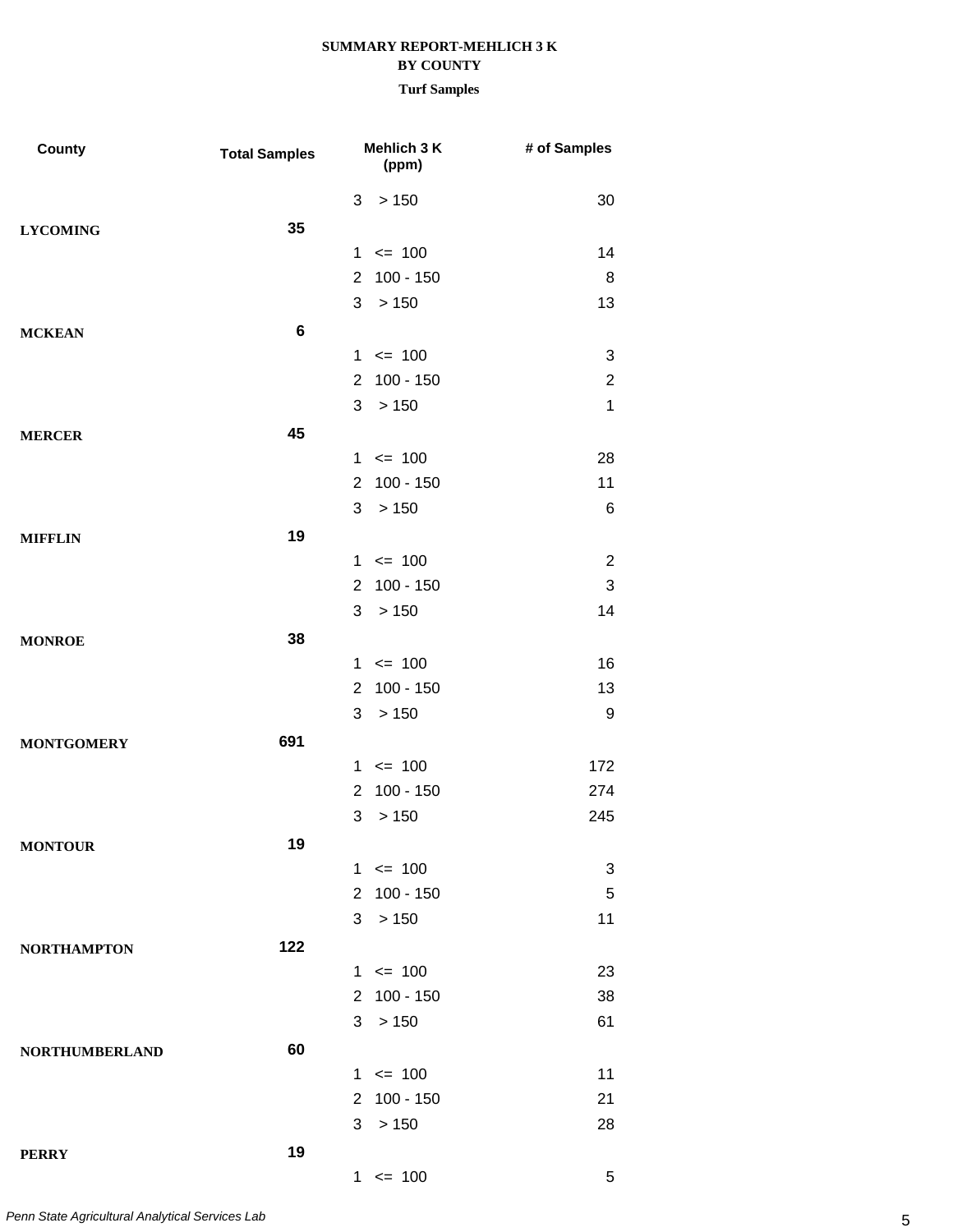# **SUMMARY REPORT-MEHLICH 3 K**

### **BY COUNTY**

| <b>County</b>       | Mehlich 3 K<br><b>Total Samples</b><br>(ppm) |                |             | # of Samples              |  |
|---------------------|----------------------------------------------|----------------|-------------|---------------------------|--|
|                     |                                              |                | 2 100 - 150 | $\overline{7}$            |  |
|                     |                                              | 3              | > 150       | $\overline{7}$            |  |
| <b>PHILADELPHIA</b> | 49                                           |                |             |                           |  |
|                     |                                              |                | $1 \le 100$ | $\overline{7}$            |  |
|                     |                                              | $\overline{2}$ | $100 - 150$ | 13                        |  |
|                     |                                              | 3              | >150        | 29                        |  |
| <b>PIKE</b>         | 10                                           |                |             |                           |  |
|                     |                                              |                | $1 \le 100$ | 5                         |  |
|                     |                                              | $\overline{2}$ | $100 - 150$ | $\overline{\mathbf{4}}$   |  |
|                     |                                              | 3              | >150        | $\mathbf 1$               |  |
| <b>SCHUYLKILL</b>   | 31                                           |                |             |                           |  |
|                     |                                              |                | $1 \le 100$ | 14                        |  |
|                     |                                              | $\overline{2}$ | $100 - 150$ | 8                         |  |
|                     |                                              | 3              | >150        | 9                         |  |
| <b>SNYDER</b>       | 8                                            |                |             |                           |  |
|                     |                                              |                | $1 \le 100$ | $\overline{2}$            |  |
|                     |                                              | $\overline{2}$ | $100 - 150$ | $\ensuremath{\mathsf{3}}$ |  |
|                     |                                              | 3              | >150        | 3                         |  |
| <b>SOMERSET</b>     | 25                                           |                |             |                           |  |
|                     |                                              |                | $1 \le 100$ | 8                         |  |
|                     |                                              | $\overline{2}$ | $100 - 150$ | 9                         |  |
|                     |                                              | 3              | >150        | 8                         |  |
| <b>SULLIVAN</b>     | 4                                            |                |             |                           |  |
|                     |                                              | $\mathbf 1$    | $\leq$ 100  | 3                         |  |
|                     |                                              | $\overline{2}$ | $100 - 150$ | 1                         |  |
| <b>SUSQUEHANNA</b>  | 14                                           |                |             |                           |  |
|                     |                                              |                | $1 \le 100$ | 5                         |  |
|                     |                                              | $\overline{2}$ | $100 - 150$ | 6                         |  |
|                     |                                              | 3              | > 150       | $\ensuremath{\mathsf{3}}$ |  |
| <b>TIOGA</b>        | $\overline{\mathbf{4}}$                      |                |             |                           |  |
|                     |                                              | 3              | > 150       | 4                         |  |
| <b>UNION</b>        | 33                                           |                |             |                           |  |
|                     |                                              |                | $1 \le 100$ | 8                         |  |
|                     |                                              | $\overline{2}$ | $100 - 150$ | 8                         |  |
|                     |                                              | 3              | > 150       | 17                        |  |
| <b>VENANGO</b>      | 12                                           |                |             |                           |  |
|                     |                                              |                | $1 \le 100$ | 5                         |  |
|                     |                                              | $\overline{2}$ | $100 - 150$ | $\,$ 5 $\,$               |  |
|                     |                                              | 3              | > 150       | $\overline{2}$            |  |